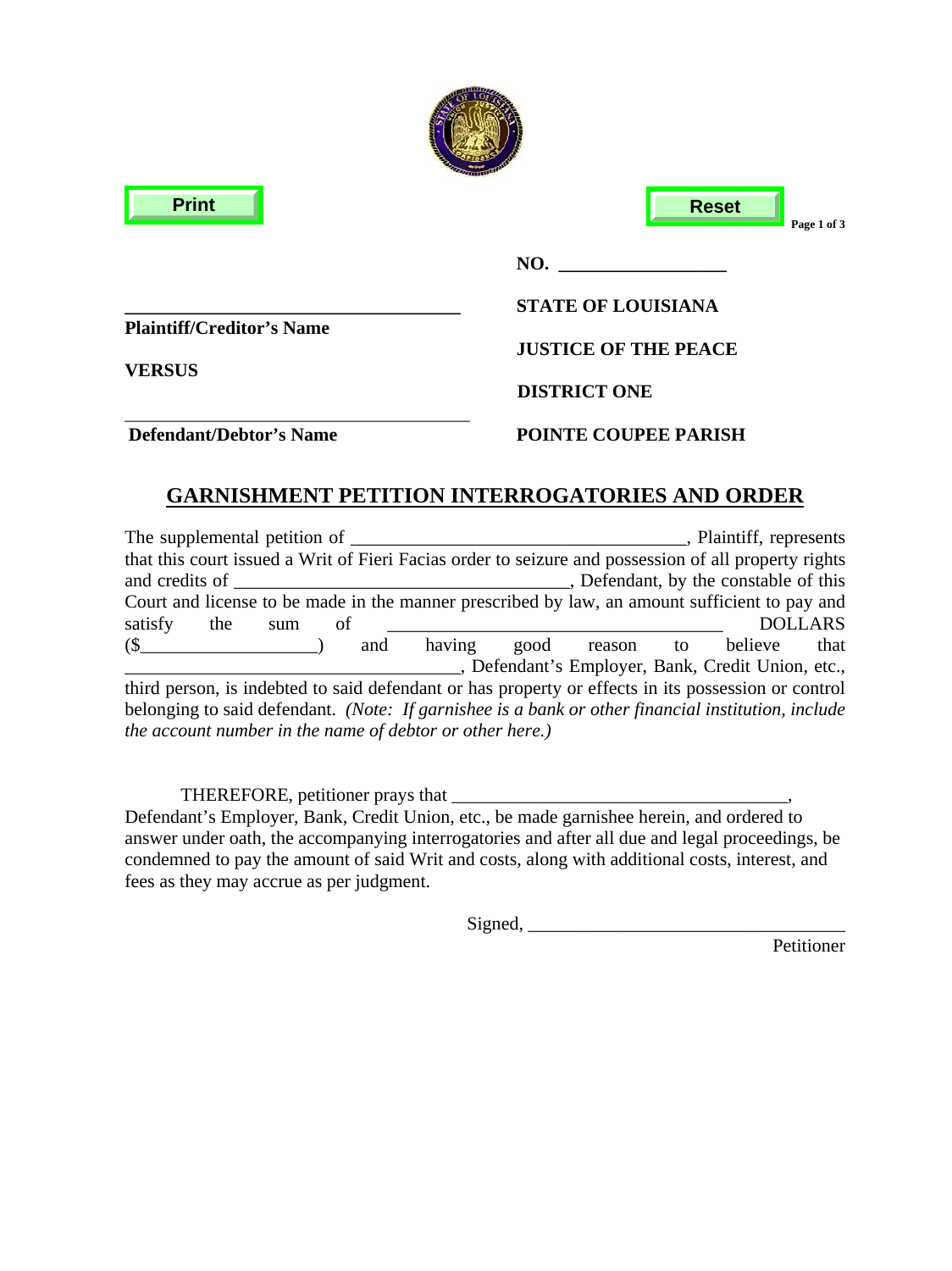### **CURRENT STATEMENT: (LA. R.S. 13:3923)**

| Principal | $\sim$             |                           |
|-----------|--------------------|---------------------------|
|           |                    | Sign your name            |
| Interest  |                    |                           |
|           |                    | Print your name           |
|           | Attorney Fees \$   |                           |
|           |                    | Address                   |
|           | Court Costs \$     |                           |
|           |                    | City, state and zip code  |
|           | Other Costs \$     |                           |
|           |                    | Home telephone number     |
| Credit    | $\sim$             |                           |
|           |                    | Business telephone number |
|           | Balance to Date \$ |                           |
|           |                    | E-mail address            |

\*Figures above do not include future court costs, interest, attorney's fees, or constable's commissions.

## **ORDER**

### LET THIS SUPPLEMENTAL PETITION BE FILED, AND LET the

\_\_\_\_\_\_\_\_\_\_\_\_\_\_\_\_\_\_\_\_\_\_\_\_\_\_\_\_\_ be made garnishee herein, and ordered to answer the accompanying interrogatories, under oath, in writing, within fifteen (15) days from service, and as the law directs, as herein prayed for.

Order read and signed on this \_\_\_\_ day of \_\_\_\_\_\_\_\_\_, \_\_\_\_\_\_\_ in the Parish of Pointe Coupee.

Signed,

Justice of the Peace,

\_\_\_\_\_\_\_\_\_\_\_\_\_\_\_\_\_\_\_\_\_\_\_\_\_\_\_\_\_\_\_\_\_\_\_\_\_\_\_\_|